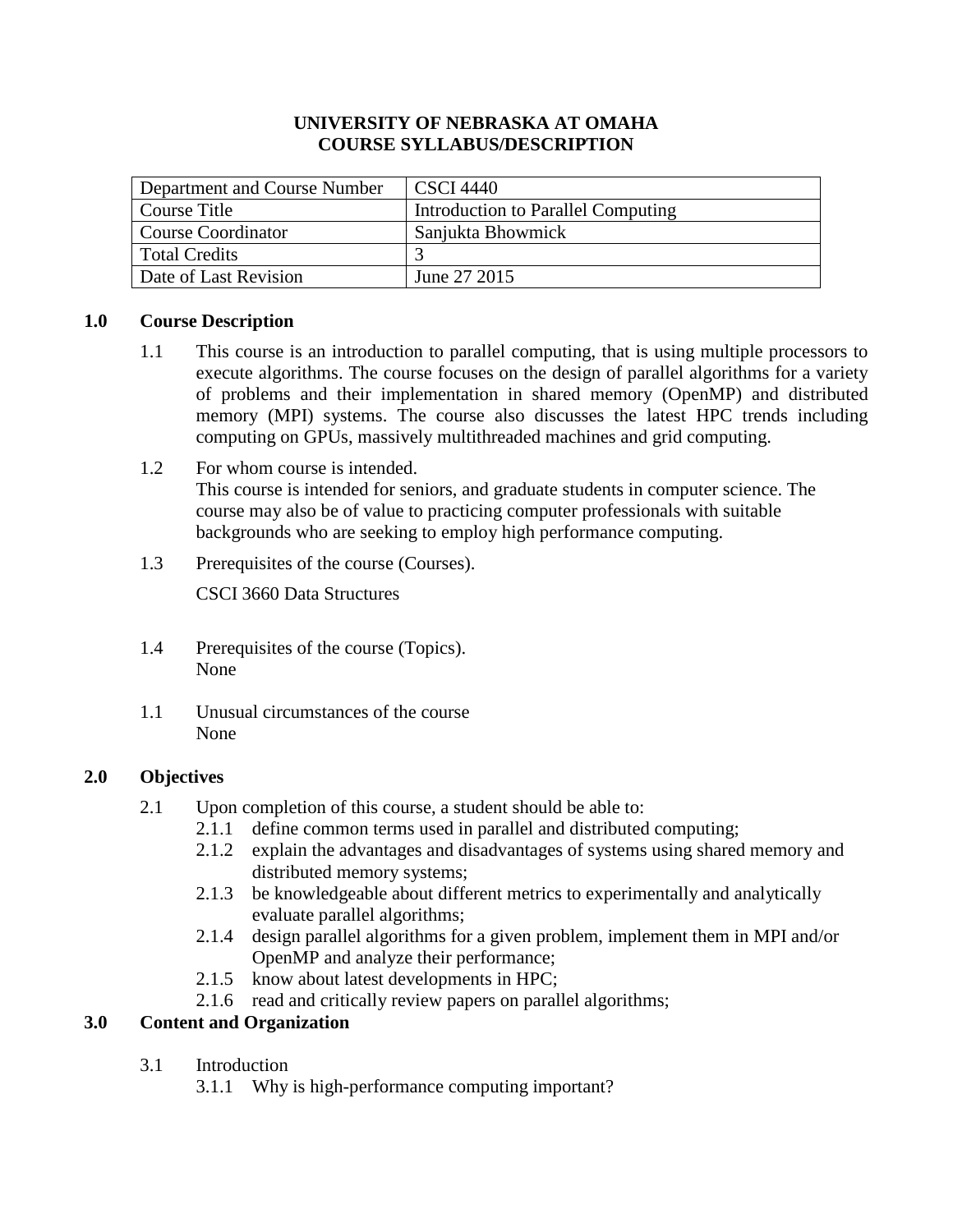- 3.1.2 Short history of high performance computing. Moore's Law. Top500 supercomputer list
- 3.1.3 Use of HPC in different applications; such as life sciences, fluid dynamics, weather simulation, etc.
- 3.1.4 Overview of shared and distributed memory systems
- 3.1.5 Basic principles of parallel computing; pipelining, use of reduction, load balancing and synchronization techniques. Simple problems such as finding maximum value, HCF will be discussed
- 3.1.6 Related Paper: *A view of the parallel computing landscape*. K. Asanovic, R. Bodik, J. Demmel, T. Keaveny, K. Keutzer, J. Kubiatowicz, N. Morgan, D. Patterson, K. Sen, J. Wawrzynek, D. Wessel, and K. Yelick. *Commun. ACM* 52, 10 (October 2009).
- 3.2 Analyzing Parallel Performance 2.0
	- 3.2.1 Tradeoff between communication and computation
	- 3.2.2 Amdahl's Law
	- 3.2.3 Gustafson-Barsis's Law
	- 3.2.4 Karp-Flatt Metric
	- 3.2.5 IsoEfficiency
	- 3.2.6 Related Paper: *Twelve Ways to Fool the Masses When Giving Performance Results on Parallel Computers* David H. Bailey June 11, 1991
- 3.3 Programming with MPI and OpenMP
	- 3.3.1 Introduction to MPI and OpenMP constructs
	- 3.3.2 In class exercises with simple problems (addition, finding maximum)
	- 3.3.3 Assignments with more complex problems (find HCF, LCM, mod )
	- 3.3.4 Related Papers: Links to MPI and OpenMP tutorials
- 3.4 Parallelization Techniques on 1-D Array
	- 3.4.1 Finding Prime Numbers using Sieve of Eratosthenes
	- 3.4.2 Sorting Numbers using quicksort like methods
	- 3.4.3 Related Papers: Recent papers on sorting
- 3.5 Parallelization Techniques on 2-D Array
	- 3.5.1 Matrix Vector Multiplication
	- 3.5.2 Matrix Matrix Multiplication
	- 3.5.3 Solution of Linear systems using Guassian Elimination
	- 3.5.4 Extra Credit: Implementation of Matrix Multiplication on GPUs
	- 3.5.5 Related Papers: Papers on improved Matrix Matrix Multiplication such as Cannon's Algorithm; Introduction to Numerical Libraries (PETSc, Zoltan)
- 3.6 Parallelization on Graphs
	- 3.6.1 All pair shortest paths (Floyd Warshall algorithms)
	- 3.6.2 Breadth First Search
	- 3.6.3 Extra Credit: Parallel Implementation of Betweeness Centrality, Clustering algorithms
	- 3.6.4 Related Papers: Recent papers from Graph500 list
- 3.7 Recent Trends in HPC (1-2 Topics will be selected based on interest of the class)
	- 3.7.1 Paper on power management in HPC systems
	- 3.7.2 Architecture and algorithm design on GPUs
	- 3.7.3 Architecture and algorithm design on massively multithreaded machines
	- 3.7.4 MapReduce
	- 3.7.5 Special purpose machines; Anton, Micron AP, etc.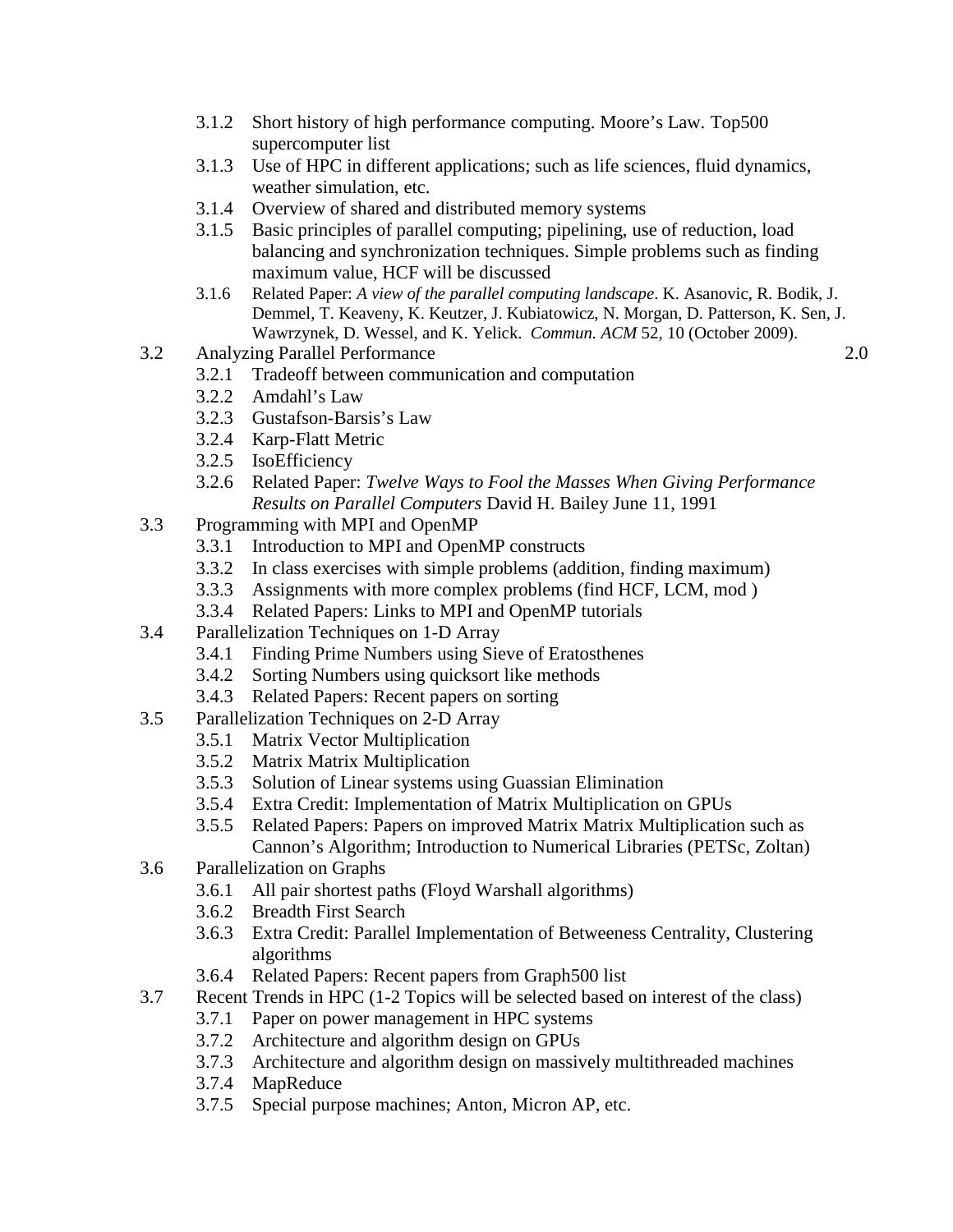# **4.0 Teaching Methodology**

4.1 Methods to be used

Teaching methods will include in-class lectures and problem solving, homework assignments, presentation of papers, and in-class exams.

- 4.2 Student role in the course Students are expected to attend all lectures, participate in class discussions, and complete assigned homework and examinations.
- 4.3 Contact hours Two and half hours per week

### **5.0 Evaluation**

5.1 Type of student projects that will be the basis for evaluating student performance, specifying distinction between undergraduate and graduate, if applicable. For laboratory projects, specify the number of weeks spent on each project).

The students will be expected to complete homework assignments (written and programming), examinations, and participate in class discussions. Programming assignments will use MPI and/or OpenMP [\(www.openmp.org\)](http://www.openmp.org/). Interested students can also explore GPU programming.

Basis for determining the final grade (Course requirements and grading standards) specifying distinction between undergraduate and graduate, if applicable

| Class participation | 5%              |
|---------------------|-----------------|
| Class presentations | 5%              |
| $(1)$ and review of | (presentation)  |
| paper $(5)$         | 10% (papers)    |
| Small programming   | $3*10\% = 30\%$ |
| projects (3)        |                 |
| Large programming   | 20%             |
| project $(1)$       |                 |
| Examinations        | $2*15=30%$      |

# 5.2 Grading scale and criteria

| <b>Percent</b> | Grade       | Percent   | Grade |
|----------------|-------------|-----------|-------|
| $97 - 100$     | $A+$        | $77 - 79$ |       |
| $94 - 96$      |             | $70 - 76$ |       |
| $90 - 93$      | A–          | $70 - 73$ |       |
| $87 - 89$      | $_{\rm B+}$ | $67 - 69$ | $D+$  |
| $84 - 86$      |             | $64 - 66$ |       |
| $80 - 83$      |             | $60 - 63$ |       |

# **6.0 Resource Material**

- 6.1 Textbooks and/or other required readings used in course Michael J. Quinn, *Parallel Programming in C with MPI and OpenMP.* McGrawhill 2004
- 6.2 Other suggested reading materials, if any